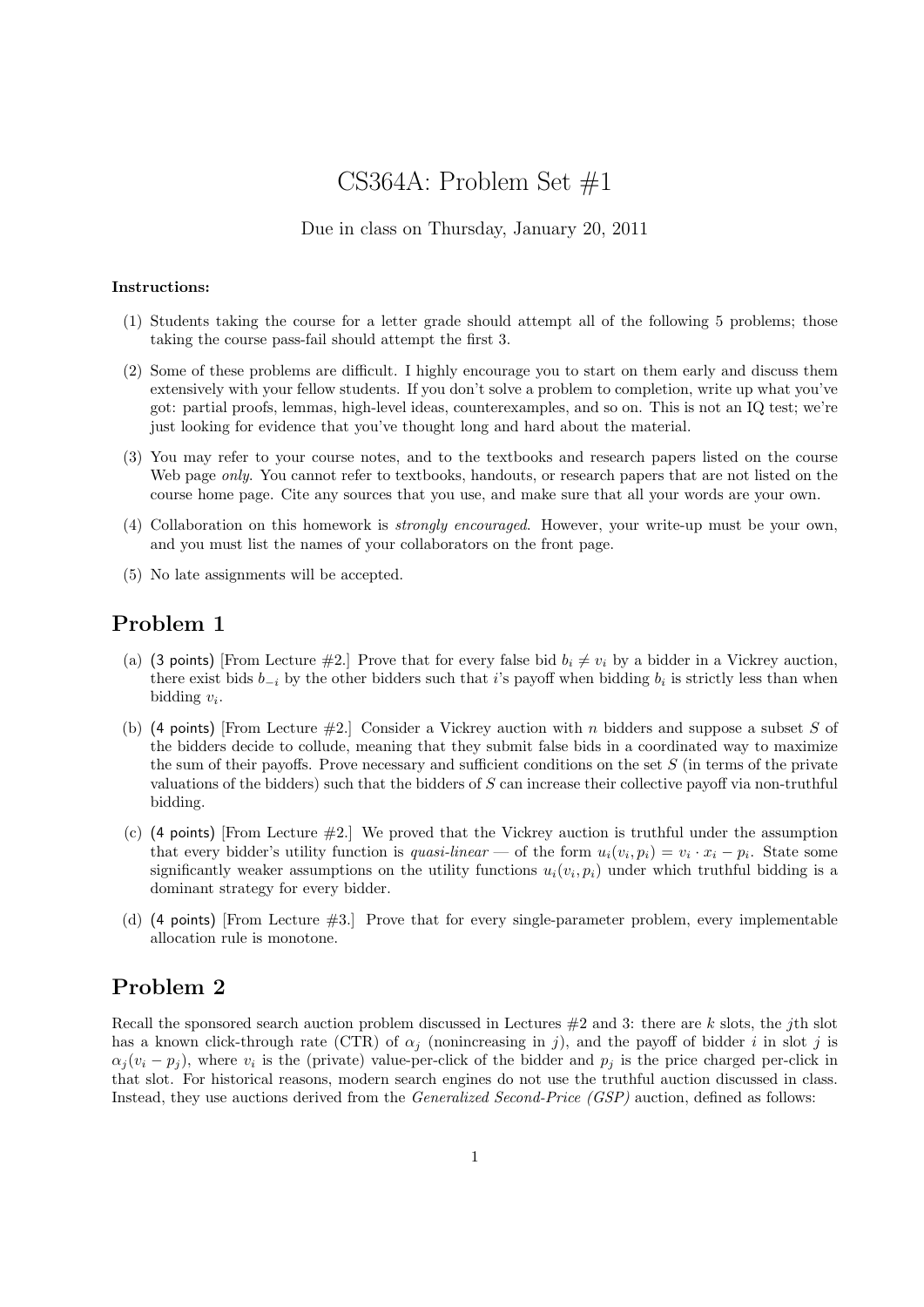- (1) Rank advertisers by bid; assume without loss that  $b_1 \geq b_2 \geq \cdots \geq b_n$ .
- (2) For  $i = 1, 2, \ldots, k$ , assign the *i*th bidder to the *i* slot.
- (3) For  $i = 1, 2, \ldots, k$ , charge the *i*th bidder a price of  $b_{i+1}$  per click.
- (a) (4 points) Prove that for every  $k \ge 2$  and sequence  $\alpha_1 \ge \cdots \ge \alpha_k > 0$  of CTRs, there exist valuations for the bidders such that the GSP auction is not truthful.
- (b) [Do not hand in.] Fix CTRs for slots and valuations-per-click for bidders. We can assume that  $k = n$ by adding dummy slots with zero CTR (if  $k < n$ ) or dummy bidders with zero valuation (if  $k > n$ ). A bid vector *b* is an *equilibrium* of GSP if no bidder can increase its payoff by changing its bid. Verify that this translates to the following conditions, assuming that  $b_1 \geq b_2 \geq \cdots \geq b_n$ : for every i and higher slot  $j < i$ ,

$$
\alpha_i(v_i - b_{i+1}) \geq \alpha_j(v_i - b_j);
$$

and for every lower slot  $j > i$ ,

$$
\alpha_i(v_i - b_{i+1}) \ge \alpha_j(v_i - b_{j+1}).
$$

(Derive these by adopting  $i$ 's perspective and "targeting" the slot  $j$ .)

(c) [Do not hand in.] A bid vector b with  $b_1 \geq \cdots \geq b_n$  is envy-free if for every bidder i and higher slot  $j < i$ ,

$$
\alpha_i(v_i - b_{i+1}) \ge \alpha_j(v_i - b_{j+1});
$$

and for every lower slot  $j > i$ ,

$$
\alpha_i(v_i - b_{i+1}) \ge \alpha_j(v_i - b_{j+1}).
$$

Verify that an envy-free bid vector is necessarily an equilibrium. (The terminology "envy-free" stems from the following interpretation: write  $p_j = b_{j+1}$ , for the current price-per-click of slot j; then the above inequalities say: "each bidder  $i$  is as happy getting its current slot at its current price as it would be getting any other slot and that slot's current price".)

(d) (6 points) A bid vector is *locally envy-free* if the inequalities in (c) hold for adjacent slots (i.e., for every i and  $j = i - 1, i + 1$ . Prove that, as long as the CTRs are strictly decreasing, a locally envy-free bid vector must in fact be envy-free.

[Hint: you might want to first prove that the bidders must be sorted in nonincreasing order of valuations.]

(e) (5 points) Prove that, for every set of  $\alpha_j$ 's and  $v_i$ 's, there is an equilibrium of the GSP auction for which the outcome (i.e., the assignment of bidders to slots) and the prices paid precisely match those of the truthful auction discussed in class. If you want, you can assume that the CTRs are strictly decreasing.

[Hint: Recall that you know a closed-form solution for the payments made by the truthful auction. What bids would yield these payments in a GSP auction? Part (d) might be useful for proving that they form an equilibrium.]

# Problem 3

Recall our discussion of Bayesian-optimal and prior-free revenue-maximizing auctions (Lectures #3-5).

(a) (5 points) Consider a single-item auction, where the *i*th bidder's valuation  $v_i$  is drawn from a regular distribution  $F_i$ . Bidders' valuations are independent, but notice that the distributions are *not* identical. Is the Bayesian-optimal auction equivalent to the Vickrey auction with a suitably chosen reserve price? Explain.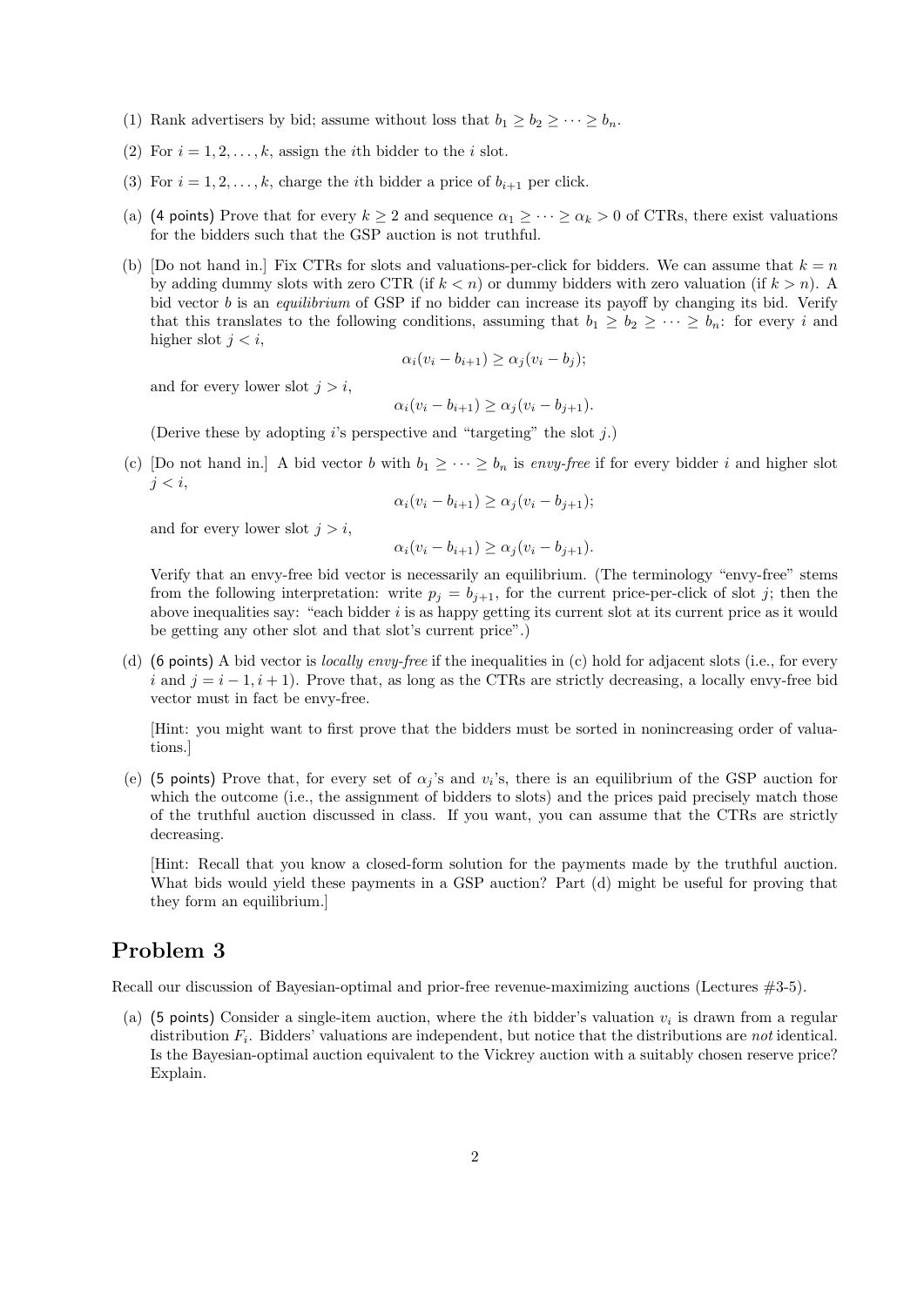- (b) (7 points) Consider the following single-bidder prior-free pricing game. There is an unknown value  $v \in [1, h]$ . If you offer a price  $p \leq v$  you get p dollars and otherwise you get nothing. Design a randomized pricing strategy (i.e., a probability distribution over prices) such that your expected revenue is at least  $v/\alpha$  for every v, where  $\alpha$  is as close to 1 as you can manage.
- (c) (6 points) Prove the best lower bound that you can on what values of  $\alpha$  are achievable in the game in (b).

[Hint: use the probabilistic method.]

(d) (5 points) Now consider a general setting, with n bidders each with private valuation  $v_i$ . Let  $X \subseteq \{0,1\}^n$ be the set of feasible allocation vectors. Assume that X is *downward-closed*, meaning that if  $x \in X$ , and  $y \in \{0,1\}^n$  with  $y \leq x$  component-wise, then  $y \in X$  as well.

Use Myerson's Lemma to prove that there is a truthful mechanism that always outputs an allocation that maximizes the social surplus  $\sum_{i=1}^{n} v_i x_i$  over  $x \in X$  (assuming truthful bidding). [Cf., the truthful sponsored search auction in Lecture #2.]

(e) (7 points) Continuing with the setting of part (d): suppose we know that every valuation  $v_i$  lies in [1, h]. Prove that there is a randomized truthful mechanism that, for every valuation profile  $v \in [1, h]^n$ , has expected revenue at least

$$
\frac{1}{\alpha} \max_{x \in X} \sum_{i=1}^{n} v_i x_i,
$$

where  $\alpha$  is the same number as in part (b).

## Problem 4

This problem explores composition theorems, which identify conditions under which truthful mechanisms can be safely combined.

- (a) (7 points) Show by example that there is a downward-closed setting (as defined in Problem 3(d)) and monotone allocation rules  $x^1, x^2$  such that the following allocation rule  $x^{\text{max}}$  is not monotone: given valuations v, output whichever allocation out of  $x^1(v)$ ,  $x^2(v)$  has a higher surplus (i.e., a larger value of  $\sum_{i=1}^{n} v_i x_i$ ). If possible, don't rely on weird tie-breaking rules in your argument.
- (a) (8 points) Identify some additional conditions (beyond monotonicity) on the allocation rules  $x^1, x^2$  such that the induced "better-of-two" allocation rule is guaranteed to be monotone. Make your conditions as weak as you can.

### Problem 5

A general issue in theoretical computer science is to understand the power and limitations of adding randomness to a computational model. We are only beginning to understand this issue in mechanism design; this problem provides some positive and negative results in the simple setting of digital goods auctions (with n bidders and n identical goods).

- (a) [Do not hand in.] We first develop a different randomized competitive auction based on the profit extraction subroutine that we covered in lecture. Consider a bid vector  $b$  with all bids in the range [1, h], with the property that  $\mathcal{F}^{(2)}(b) \geq 2h$ . Write  $OPT(b)$  for  $\mathcal{F}^{(2)}(b)$  and  $OPT_{-i}(b)$  for  $\mathcal{F}^{(1)}(b_{-i})$ the optimal fixed-price revenue from  $b_{-i}$ , where any number of winners is allowed. Observe that for every i,  $OPT(b)/2 \leq OPT_{-i}(b) \leq OPT(b)$ .
- (b) (4 points) Let  $r_1(x)$  and  $r_2(x)$  denote the functions that round x to the nearest odd power of 2 and the nearest even power of 2, respectively. (E.g.,  $r_1(14) = 2^3 = 8$  and  $r_2(14) = 2^4 = 16$ , while  $r_1(18) = 32$ and  $r_2(18) = 16$ .) Prove that for every bid vector b that satisfies the assumption in (a), there is always a choice of  $j = 1, 2$  such that  $r_j(OPT(b)) \leq OPT(b)$  and also  $r_j(OPT_{-i}(b)) = r_j(OPT(b))$  for every i.